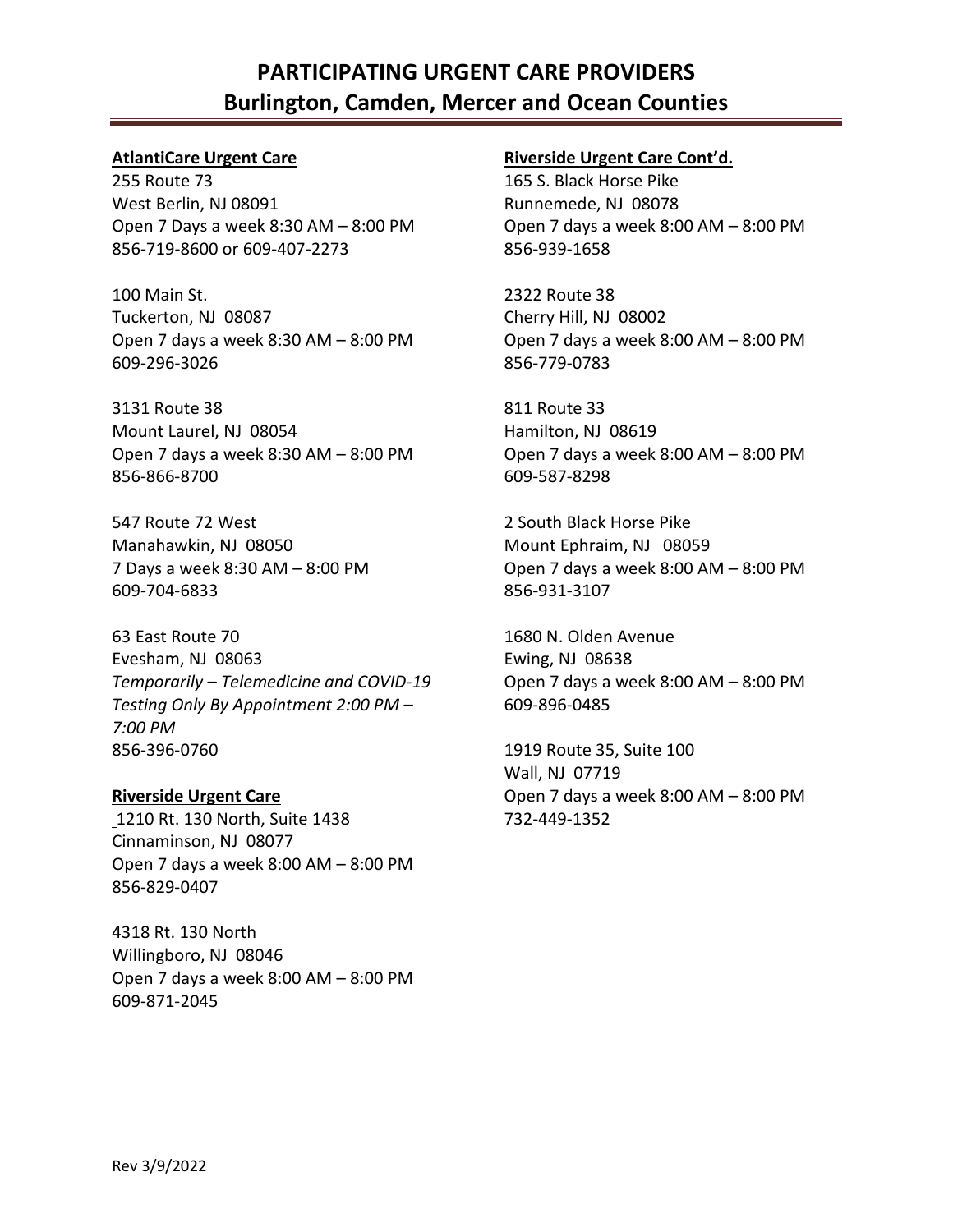# **PARTICIPATING URGENT CARE PROVIDERS Burlington, Camden, Mercer and Ocean Counties**

### **Hackensack Meridian Health Urgent Care**

27 S. Cooksbridge Road Jackson, NJ 08527 Monday – Friday 9:00 AM – 7:00 PM Saturday and Sunday 8:00 AM – 4:00 PM 732-370-4222

2125 Route 88 East Brick, NJ 08724 Monday – Friday 8:00 AM – 8:00 PM Saturday and Sunday 8:00 AM – 4:00 PM 732-892-4640

# **Virtua Urgent Care \* Initial Visit Only**

\*401 Young Ave. Moorestown, NJ 08057 Monday – Friday 9:00 AM – 8:45 PM Weekends and Holidays 9:00 AM – 4:45 PM 856-291-8600

\*315 Route 70 East Cherry Hill, NJ 08034 Monday – Friday 9:00 AM – 8:45 PM Weekends and Holidays 9:00 AM – 4:45 PM 856-375-6240

\*555 High Street, Mount Holly, NJ 08060 Monday – Friday 9:00 AM – 8:45 PM Weekends and Holidays 9:00 AM – 4:45 PM 609-444-5610

\*602 W Cuthbert Blvd. Westmont, NJ 08108 Monday – Friday 9:00 AM – 8:45 PM Weekends and Holidays 9:00 AM – 4:45 PM 856-946-5180

\*128 Route 70, Suite 1 Medford, NJ 08055 Monday – Friday 9:00 AM – 8:45 PM Weekends and Holidays 9:00 AM – 4:45 PM 609-367-0900

# **Virtua Urgent Care \* Initial Visit Only**

\*158 Route 73 North, Suite B Voorhees, NJ 08043 Monday – Friday 9:00 AM – 8:45 PM Weekends and Holidays 9:00 AM – 4:45 PM 856-247-7230

# **City MD**

712 East Bay Ave., Suite 22B Manahawkin, NJ 08050 Monday – Friday 8:00 AM – 8:00 PM Saturday and Sunday 8:00 AM – 5:00PM 609-978-0242

539 Route 9 Lanoka Harbor, NJ 08734 Monday – Friday 8:00 AM – 8:00 PM Saturday and Sunday 8:00 AM – 5:00 PM 609-488-6626

970 Hooper Avenue Toms River, NJ 08753 Monday – Friday 8:00 AM – 8:00 PM Saturday and Sunday 8:00 AM – 5:00PM 732-504-7104

# **Central Jersey Urgent Care**

6 Earlin Avenue Browns Mills, NJ 08015 Monday – Friday 8:00 AM – 8:00 PM Saturday and Sunday 9:00 AM – 6:00 PM 609-400-4383